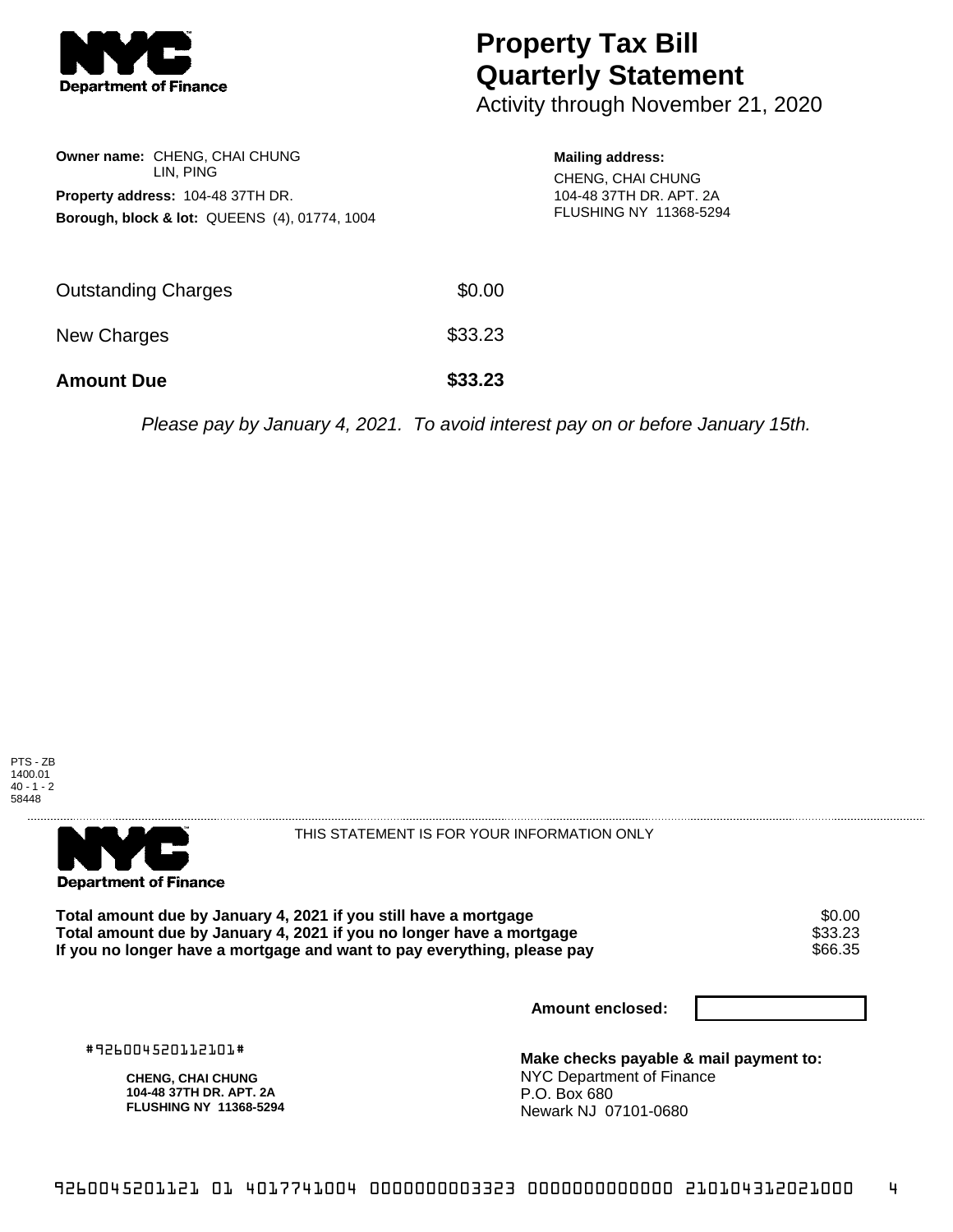

| <b>Billing Summary</b>                                                     | <b>Activity Date Due Date</b> |                    | Amount       |
|----------------------------------------------------------------------------|-------------------------------|--------------------|--------------|
| Outstanding charges including interest and payments                        |                               |                    | \$0.00       |
| <b>Finance-Property Tax</b>                                                |                               | 01/01/2021         | \$34.37      |
| <b>Adopted Tax Rate</b>                                                    |                               |                    | $$-1.14$     |
| <b>Total amount due</b>                                                    |                               |                    | \$33.23      |
| <b>Tax Year Charges Remaining</b>                                          | <b>Activity Date</b>          | <b>Due Date</b>    | Amount       |
| <b>Finance-Property Tax</b>                                                |                               | 04/01/2021         | \$34.37      |
| <b>Adopted Tax Rate</b>                                                    |                               |                    | $$-1.14$     |
| Total tax year charges remaining                                           |                               |                    | \$33.23      |
| If you pay everything you owe by January 4, 2021, you would save:          |                               |                    | \$0.11       |
| How We Calculated Your Property Tax For July 1, 2020 Through June 30, 2021 |                               |                    |              |
|                                                                            |                               | Overall            |              |
| Tax class 2 - Residential More Than 10 Units                               |                               | <b>Tax Rate</b>    |              |
| Original tax rate billed                                                   |                               | 12.4730%           |              |
| New Tax rate                                                               |                               | 12.2670%           |              |
| <b>Estimated Market Value \$125,199</b>                                    |                               |                    |              |
|                                                                            |                               |                    | <b>Taxes</b> |
| <b>Billable Assessed Value</b>                                             |                               | \$50,952           |              |
| 421a                                                                       |                               | $-49,850.00$       |              |
| <b>Taxable Value</b>                                                       |                               | \$1,102 x 12.2670% |              |
| <b>Tax Before Abatements and STAR</b>                                      |                               | \$135.20           | \$135.20     |
| Annual property tax                                                        |                               |                    | \$135.20     |
| Original property tax billed in June 2020                                  |                               |                    | \$137.48     |
| <b>Change In Property Tax Bill Based On New Tax Rate</b>                   |                               |                    | $$-2.28$     |

**NEW LAW:** To learn about Local Law 147, which requires residential buildings with three or more units to create a policy on smoking and share it with current and prospective tenants, visit www.nyc.gov/health/tobaccocontrol.

Please call 311 to speak to a representative to make a property tax payment by telephone.

## **Home banking payment instructions:**

- 1. **Log** into your bank or online bill pay website.
- 2. **Add** the new payee: NYC DOF Property Tax. Enter your account number, which is your boro, block and lot, as it appears here: 4-01774-1004 . You may also need to enter the address for the Department of Finance. The address is P.O. Box 680, Newark NJ 07101-0680.
- 3. **Schedule** your online payment using your checking or savings account.

## **Did Your Mailing Address Change?**

If so, please visit us at **nyc.gov/changemailingaddress** or call **311.**

When you provide a check as payment, you authorize us either to use information from your check to make a one-time electronic fund transfer from your account or to process the payment as a check transaction.